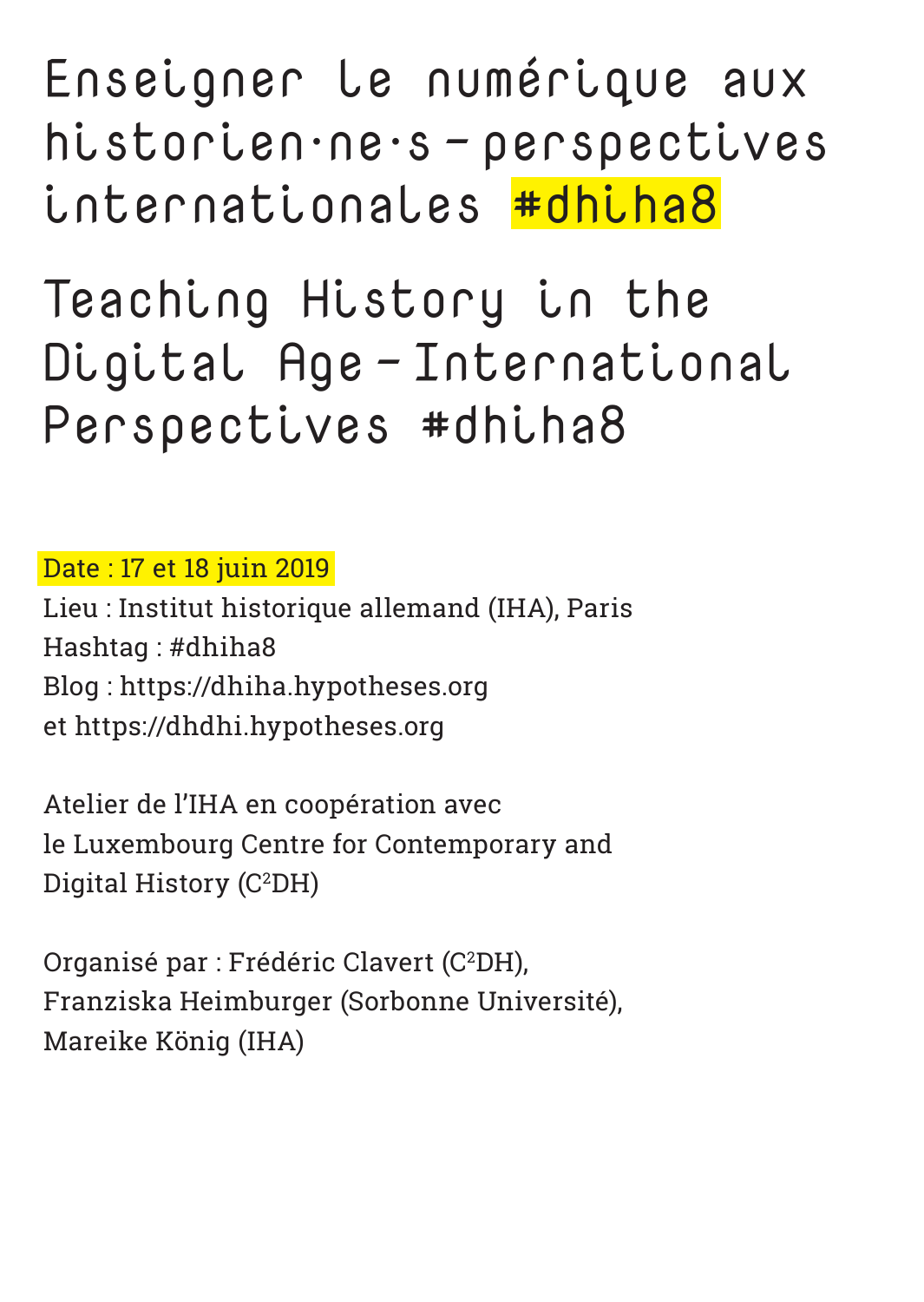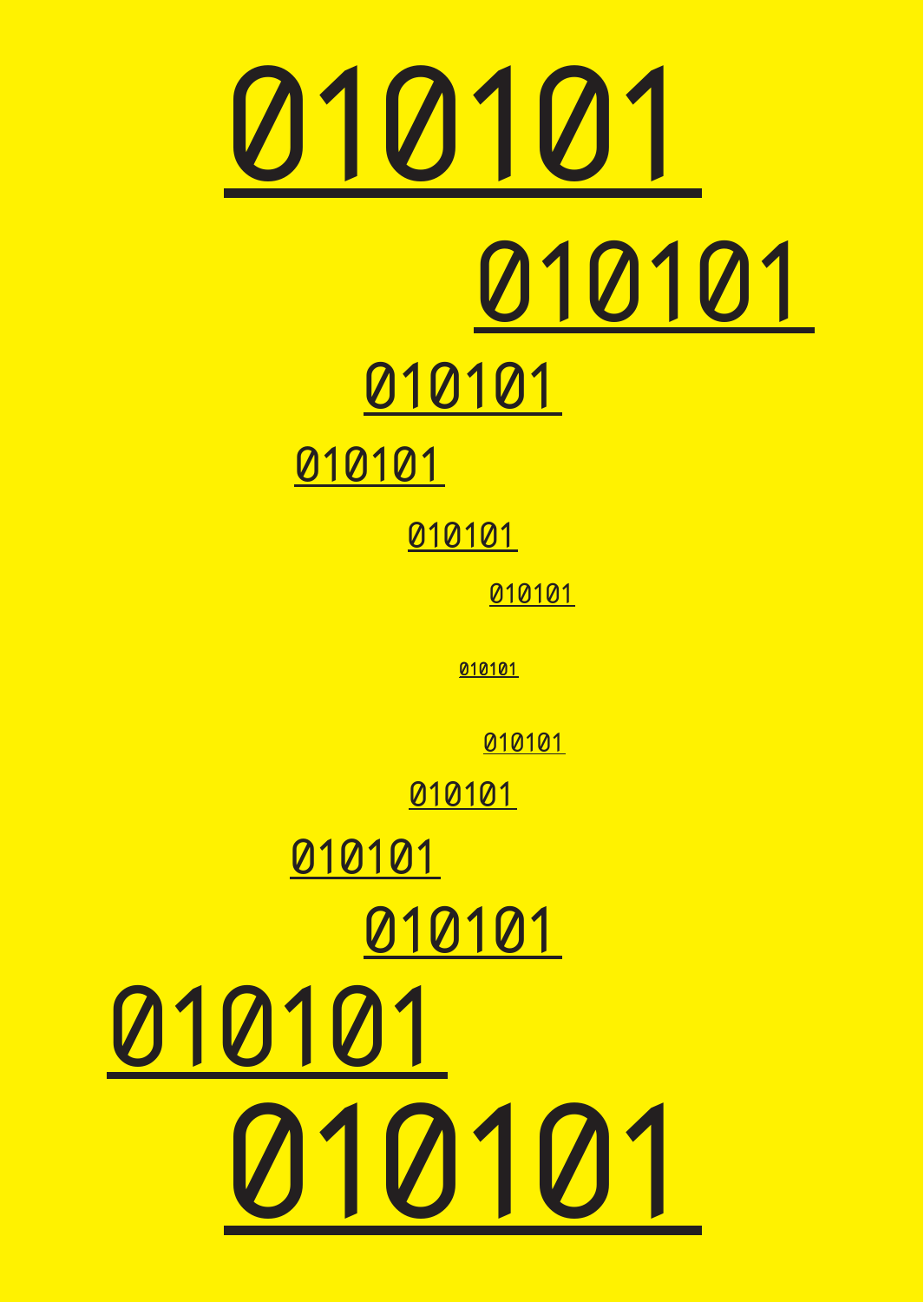17 juin 2019

13h30-14h00 Accueil des participant·e·s 14h00-14h15 Mots de bienvenue

14h15-17h45

Pim van Bree, Geert Kessels (LAB1100, La Haye) Teaching Database Skills for Historical Research with Nodegoat (atelier) en

## parallèle

Ulrike Wuttke (Fachhochschule Potsdam/RDMO) Is Your Research Future Proof ? Data Management Techniques & Tools for Digital Historians (atelier)

18h00-20h00

Conférence publique de Dan Todman (Queen Mary University of London)

« The closest we've all felt to being a historian » :

Student Researchers, Digital History and the Wartime City

Réception à l'IHA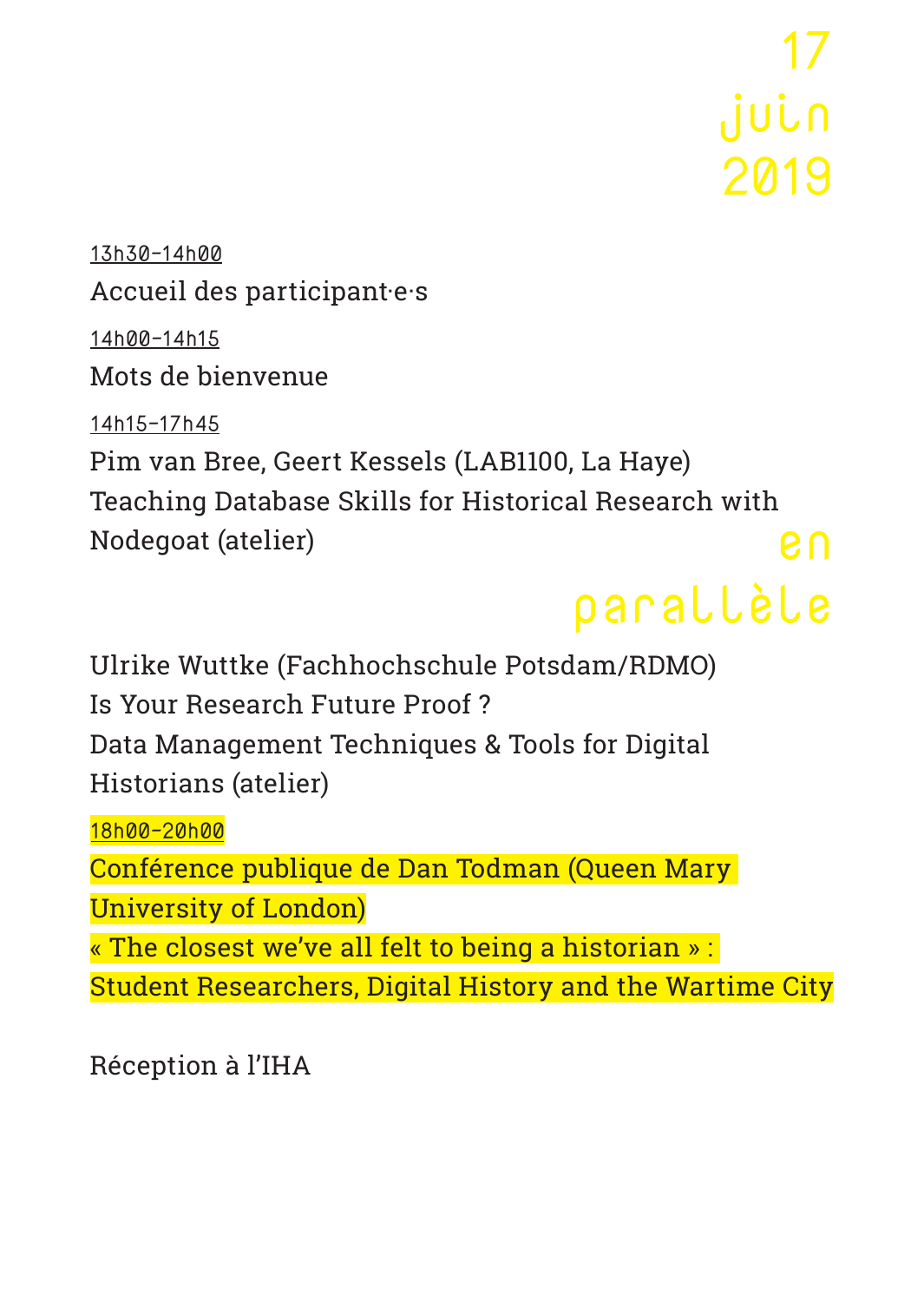18 juin 2019

9h00-11h00

Frédéric Clavert, Franziska Heimburger, Mareike König Introduction et résultats du blog carnaval

Charlotte Lydia Riley (University of Southampton) Beyond Ctrl. C, Ctrl. V : Teaching History with the « Digital Generation »

Caroline Muller (université Rennes 2) Introducing Undergraduate Students to Research in the Digital Age

Stefania Scagliola (C2DH)

Experiences on How to Connect to the Regular History Curriculum with Ranke.2 : A Teaching Platform on Digital Source Criticism

11h00-11h30 Pause-café 11h30-13h00 Christiane Sibille (Universität Basel) Teaching Digital History. A Three-Step Approach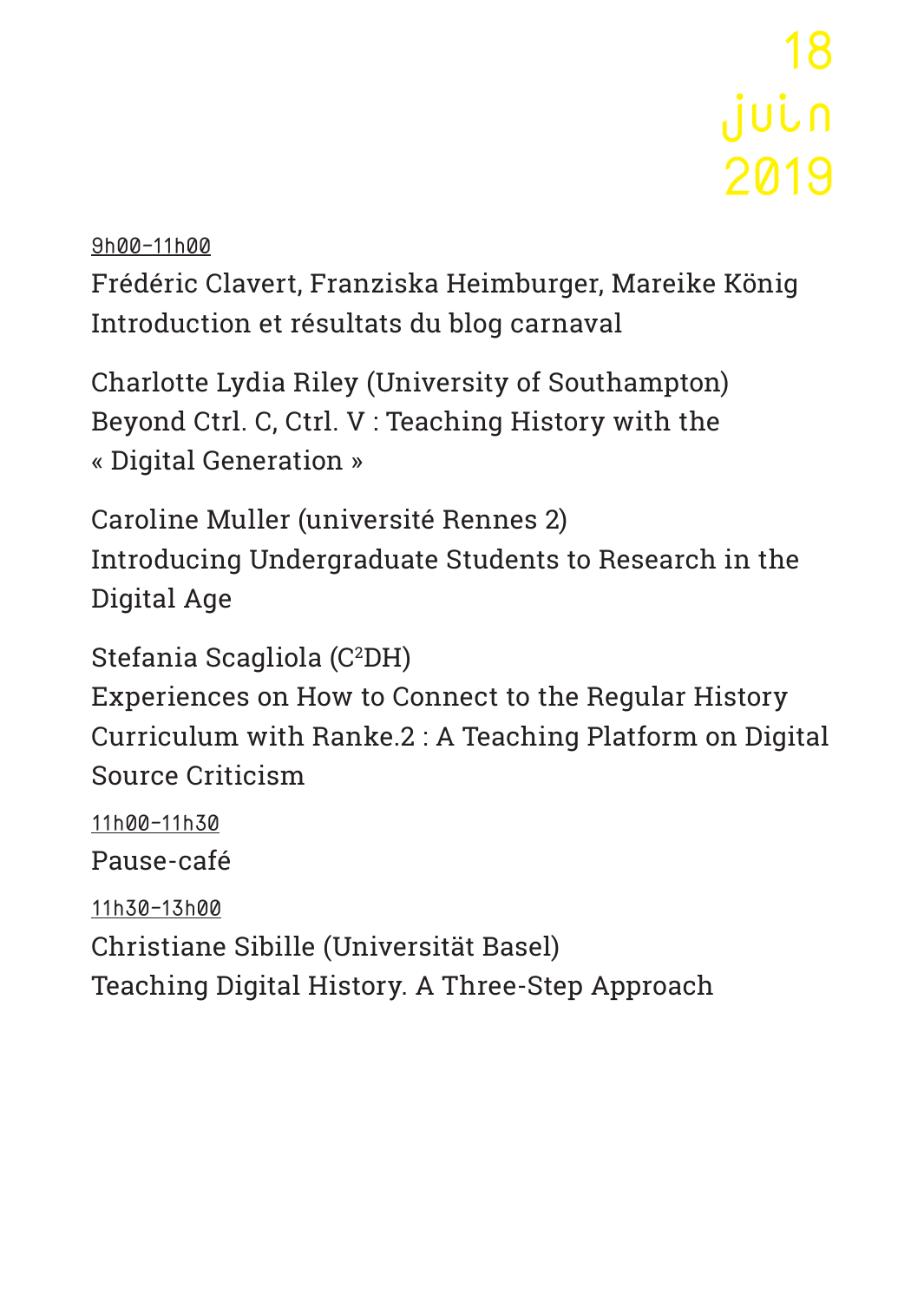Sébastien Poublanc (université Toulouse Jean Jaurès) Introducing Graduate Students to Research in the Digital Age

Levke Harders (Universität Bielefeld) Social Media, Public History, and Higher Education : An Instruction Manual for a #twitterseminar

13h00-14h00 Déjeuner sur place

14h00-17h15

BarCamp : Programme établi par les participant·e·s

14h00-14h30

Présentation en 3 mots et planning

14h30-15h15

Ateliers I

15h15-15h45

Pause-café

15h45-16h30

Ateliers II

16h30-17h15

Ateliers III

17h15-18h00

Retours du BarCamp et suite : comment établir un dialogue continu ?